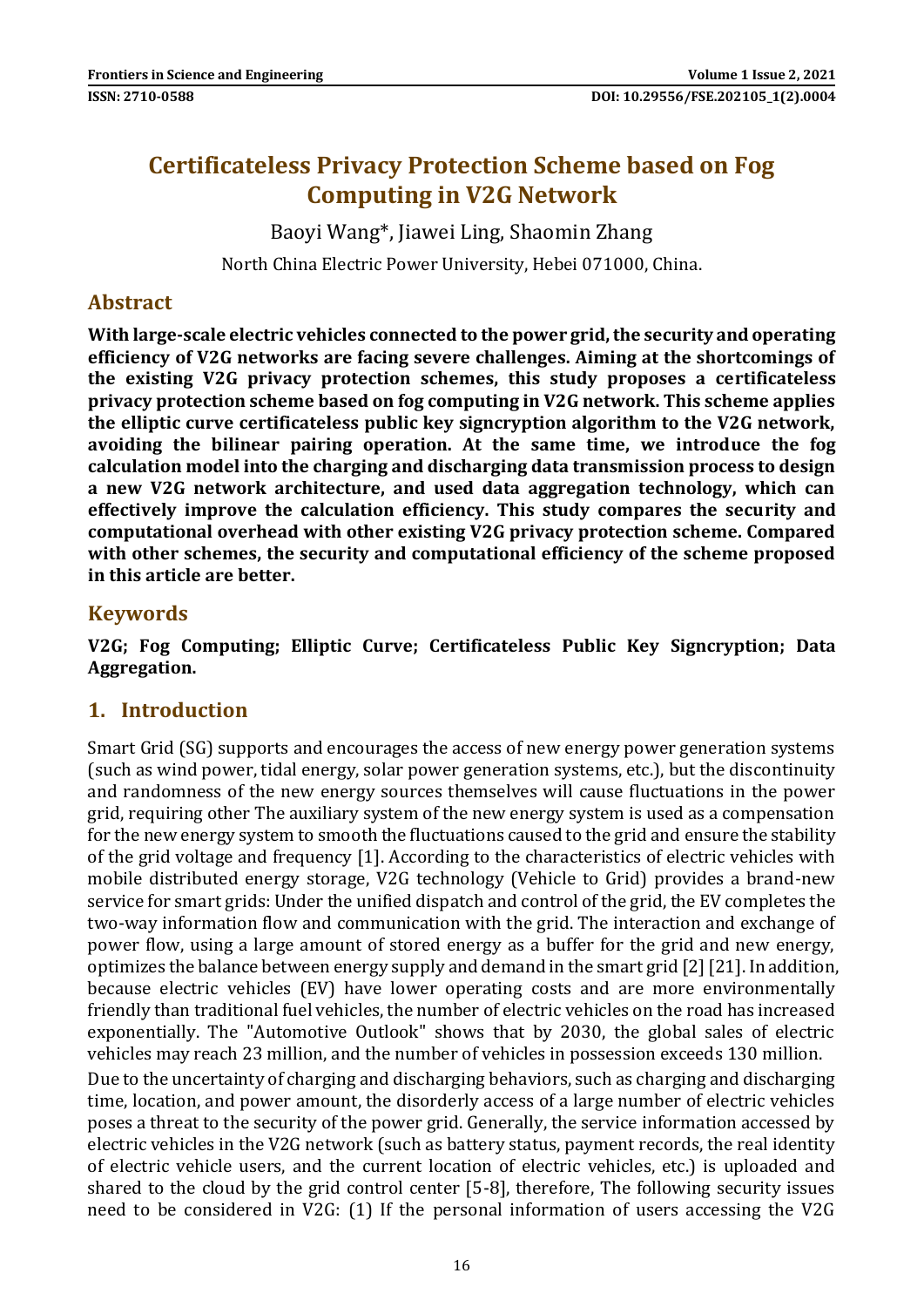network is leaked [15], the attacker may infer the user's lifestyle and daily behavior from the information. The three-party collection is used for some commercial purposes (for example, based on such information to speculate on user preferences, and then promote the corresponding car products or push advertisements, etc.), and in particular, it may be blackmailed by criminals. (2) If the user's permission data is leaked[19], criminals can impersonate the user to perform illegal operations. The attacker may pretend to be a legitimate user to obtain financial benefits or cause the charging process to be interrupted (free charging or obtaining real users) Ancillary service rewards). (3) If the location privacy of electric vehicles connected to the V2G network to participate in charging and discharging activities is leaked [22], the location information may be outlined by criminals to outline the movement trajectory of the electric vehicle [3], and the user's personal and property security will be being threatened. (4) If the integrity of the data generated in the V2G network is damaged [17], the power grid control center will make wrong decisions based on the data, which will affect the dispatch and operation of the entire power grid. Therefore, in order to enable users to enjoy safe charging and discharging services in a V2G environment, choosing a suitable and efficient security strategy mechanism is an urgent problem to be solved.

In addition, due to the extremely large information flow between electric vehicles and cloud servers in the V2G network, the control center in the traditional power grid system is facing heavy computing tasks, and there are problems of transmission delay and degradation of service quality [11][13]. Fortunately, a new technology called fog computing can solve the above problems. Fog computing refers to the use of fog equipment between the control center and terminal equipment to provide data storage, computing and network services. In other words, it can process part of the work in advance instead of handing over all the work to the control center. As an extension of cloud computing, fog computing has network edge computing capabilities, which can not only provide low latency and location awareness, but also improve network service quality [12][23][24].

At present, many security solutions have been proposed for V2G networks. Literature [14] uses identity-based restricted partial blind signature technology to achieve anonymous authentication between electric vehicles and the power grid. These schemes have the ability to track repeated applications for licenses, but the authentication process is more complicated. When providing services, it may even cause serious network congestion. Aiming at the problem of low access efficiency in V2G networks, literature [16] proposed a secure V2G network data sharing scheme based on membership. This scheme uses an encryption mechanism based on ciphertext policy attributes and combines fog computing to save system resources. However, this solution only discusses the secure data sharing solution from the grid control center CC to the EV user, and does not address the privacy protection solution from the EV user to the CC end. Literature [17] proposed a friendly privacy protection architecture for electric vehicles. This architecture includes an infrastructure anonymizer. The anonymizer generates a pseudonym for each vehicle to act as an interface between electric vehicles and aggregators. The pseudonym is used to replace the real ID in order to achieve the purpose of protecting one's own privacy, but this scheme cannot satisfy the non-repudiation, and it does not mention the establishment of a trusted institution to ensure the mapping from the pseudonym to the real ID. The V2G privacy protection scheme based on bilinear pairing proposed by literature [4] and literature [18] can meet the mutual authentication of communication parties and the privacy protection of EV information, but the method based on bilinear pairing has to be relatively expensive in terms of computational cost. Relatively high. Literature [20] proposed a lightweight authentication protocol for V2G to overcome the large amount of calculation using bilinear pair signcryption, but this scheme cannot prevent counterfeiting attacks and forward secrecy, and identity authentication is not Make a proof of correctness. In addition, most of the above documents adopt centralized cloud computing management methods for data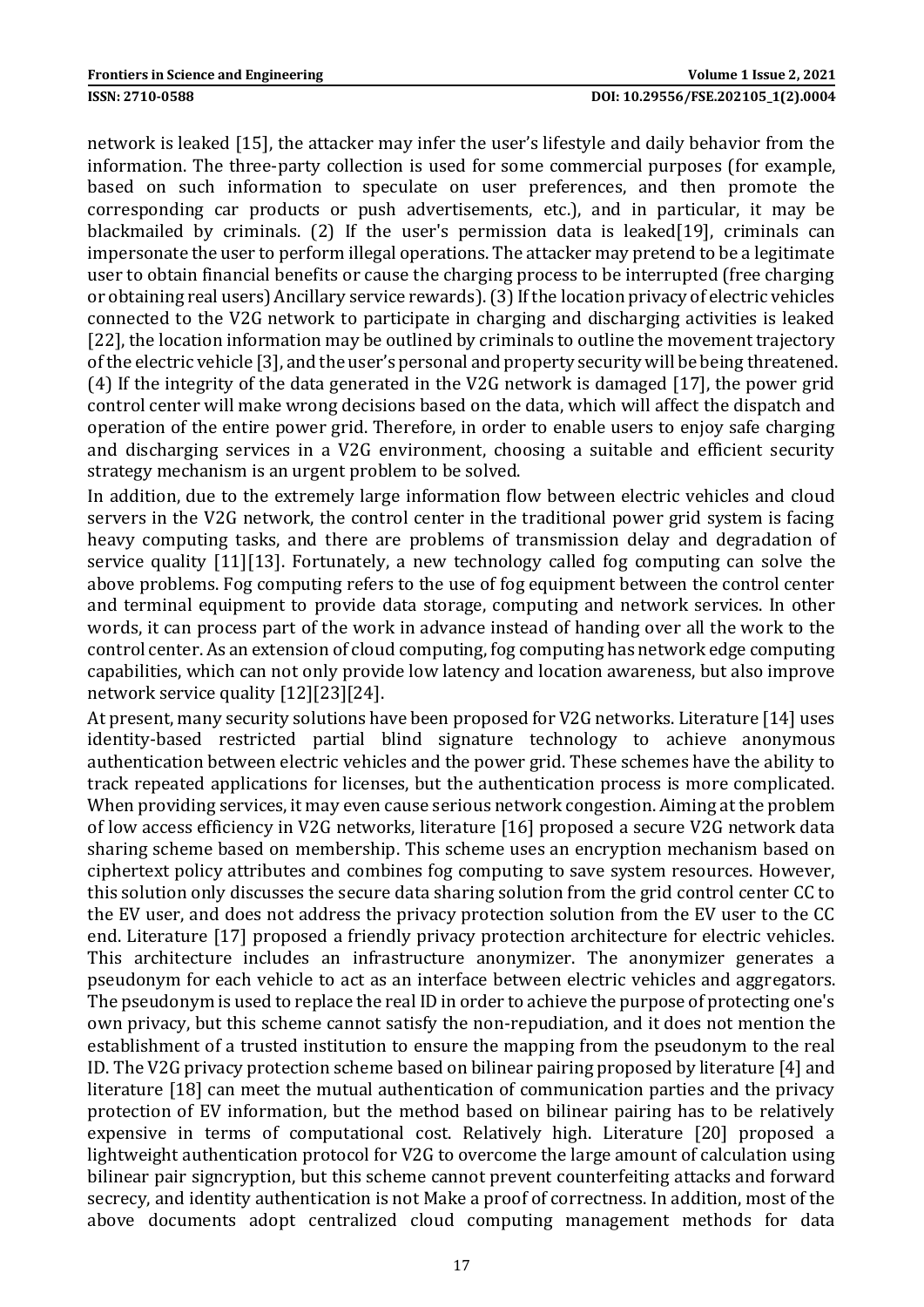transmission and processing, making the computing resources of edge devices not effectively used, and with the full deployment of smart grids in the future, the scale of data in V2G networks will continue to increase. At this time, the bandwidth resources supported by cloud computing technology will not be able to meet the needs of low-latency transmission, and will increase the risk of leaking user privacy data.

Aiming at the privacy problems in the charging and discharging phase of electric vehicles and the problems of transmission delay and service quality degradation in the grid control center facing heavy computing tasks, this paper proposes a V2G certificate-free privacy protection scheme based on fog computing. This scheme applies the elliptic curve certificateless signcryption algorithm to the charging and discharging service data transmission process and designs a new V2G network architecture, which avoids bilinear pairing calculations, uses the characteristics of elliptic curve calculations, speeds up signcryption, and guarantees It also effectively reduces the computing overhead and time of the EV user side. Secondly, we introduce the fog computing model into the V2G network, expand the network computing from the center of the grid to the edge of the network, and fully tap the local computing power, and in the fog computing model Data processing is supplemented by data aggregation technology, which can more effectively improve the quality of charging and discharging services and reduce the computational overhead of the grid control center.

# **2. V2G network security model of the proposed scheme**

## **2.1. Design goals**

The design goals of the charging and discharging scheme proposed in this article mainly include the following three aspects:

(1) Ensure that the communication between entities in the V2G network is secure, and the privacy of electric vehicles and their users is protected.

(2) The correctness, integrity, and confidentiality of the messages delivered during the interaction of each entity in the V2G network are guaranteed.

(3) The communication between the entities in the V2G network is efficient, and at the same time, the cost of the solution calculation is relatively low.

#### **2.2. System model**

This paper constructs a fog computing V2G network architecture suitable for smart grid data collection, processing and transmission. It consists of three levels: user layer (electric vehicle EV), fog layer, and cloud layer. In the constructed system model, the coverage area of the cloud server is divided into multiple sub-areas, each area is assigned 1 fog device, and there are multiple electric vehicle EVs in the coverage area of each fog device (each EV passes through the charging pile CP Connect with V2G system).



Figure 1. System model diagram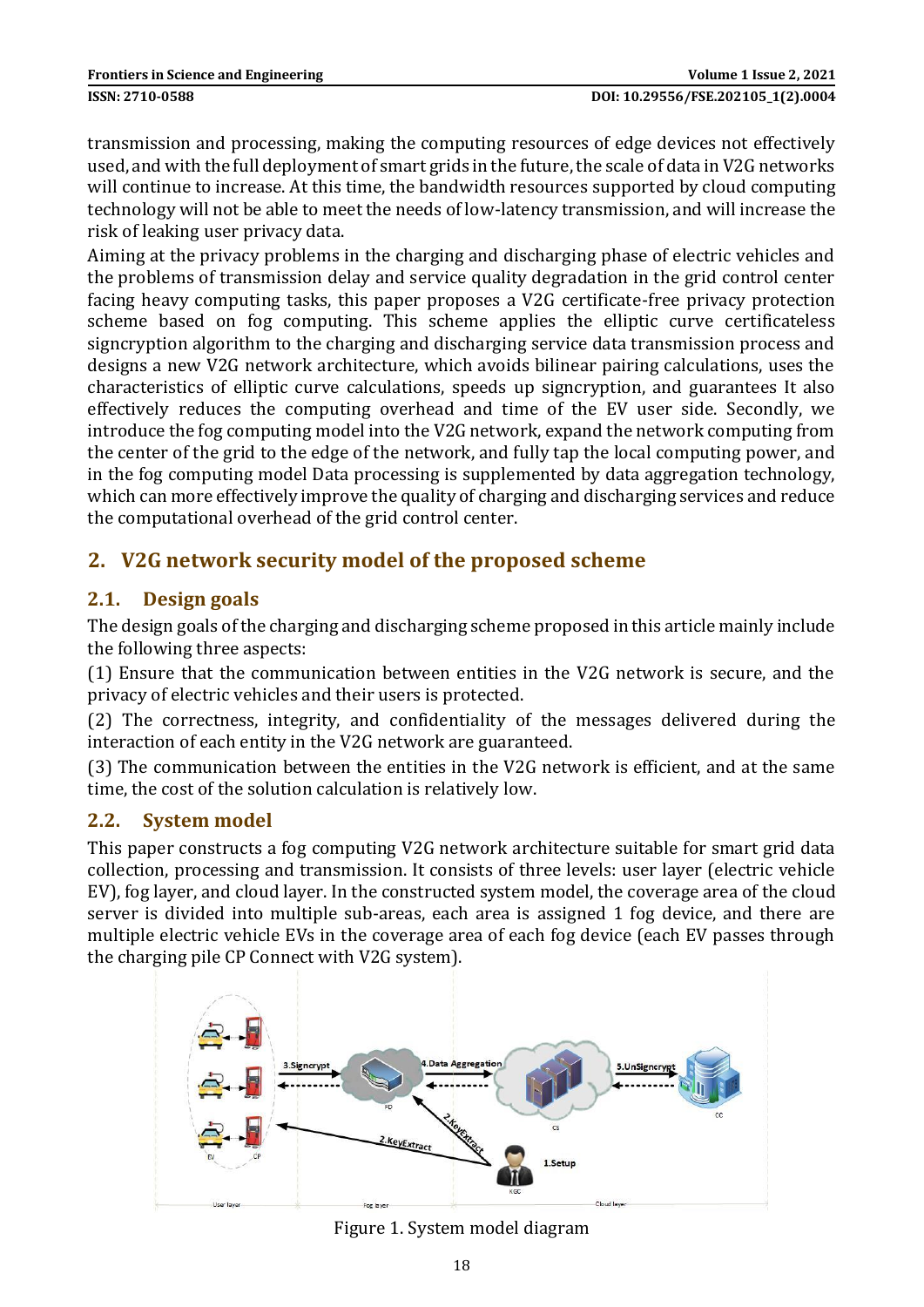It can be seen from Figure 1 that the system model mainly includes the following six entities: Key Generation Center (KGC), Control Center (CC), Cloud Server (CS), fog device (FD), charging pile (CP), electric vehicle (EV).

(1) Key Generation Center (KGC): KGC is a completely trusted entity. It initializes the system and is mainly responsible for generating various types of keys and sending them to various entities. It has relatively powerful computing capabilities.

(2) Control Center (CC): CC is the operation center that controls the entire power grid, and is a trusted entity with a large number of information services. The power grid control center receives the aggregated data from the fog device, first verifies the aggregated ciphertext of each fog device in batches at high speed, and then decrypts to obtain the plaintext of the charging and discharging information of each electric vehicle. According to the registered user's credit status, pre-stored funds, and the amount of power required to be charged, it is determined whether to allow charging/discharging, and downloading allow charging/discharging instructions and prohibiting charging/discharging instructions.

(3) Cloud server (CS): CS is a trusted entity used to store encrypted data. The cloud server forwards the aggregated data sent by the fog node to the power grid control center through a secure channel.

(4) Fog device (FD): FD is a trusted entity deployed in charging stations and is a key part of fog computing. It is located in the middle layer between the EV user layer and the cloud layer where the grid control center is located, and is committed to fully tapping local computing capabilities . FD interacts with the electric vehicle EVs within its coverage area, and will help the grid control center complete the heavy EV identity verification and data aggregation operations of charging and discharging information. This operation not only saves cloud computing resources, but also enables EV users to realize charging and discharging services with lower latency.

(5) Charging Pile (CP): As a medium connecting electric vehicles and charging stations, CP is responsible for collecting the identity of electric vehicle users and charging/discharging information (such as actual charging power, charging/discharging time, charging/discharging process Real-time battery status information, etc.). Complete the ring signcryption of the identity of the electric vehicle user and the charging/discharging information and forward it to the fog device FD. According to the control command of the control center to allow and prohibit charging/discharging, and the battery status of the electric vehicle, the electric vehicle can be charged/charged Discharge control.

(6) Electric vehicle (EV): EV refers to a car driven by electric energy stored in a battery.

# **3. Proposed scheme**

## **3.1. Setup**

KGC is a fully trusted entity that guides the entire V2G system by running a setup algorithm.

(1) Choose a safety parameter k,  $G_a$  is a cyclic group on an elliptic curve with a large prime q  $(q > 2<sup>k</sup>)$ , and P, f, e, and g are generators of the group  $G_q$ .

(2) Choose a s  $\in Z_q^*$  as the private key, and calculate the public key  $P_{Pub} = s \cdot P$  of KGC.

(3) Design 5 hash functions:  $H: \{0,1\}^* \times G_q \to Z_q^*$ ,  $H_1: \{0,1\}^* \times G_q \times \{0,1\}^* \to Z_q^*$ ,  $H_2: G_q^2 \times G_q^*$  ${0,1}^* \times {0,1}^* \rightarrow Z_q^*$ ,  $H_3: {0,1}^* \times G_q^2 \times {0,1}^* \times G_q \times {0,1}^* \rightarrow Z_q^*$ ,  $H_4: {0,1}^* \times G_q \times {0,1}^* \times$  $G_q \times \{0,1\}^* \to Z_q^*.$ 

(4) KGC publishes the system parameter  $params = \{q, G_q, P, f, e, g, P_{Pub}, H, H_1, H_2, H_3, H_4\}$  and saves its own private key s in the tamper-proof device.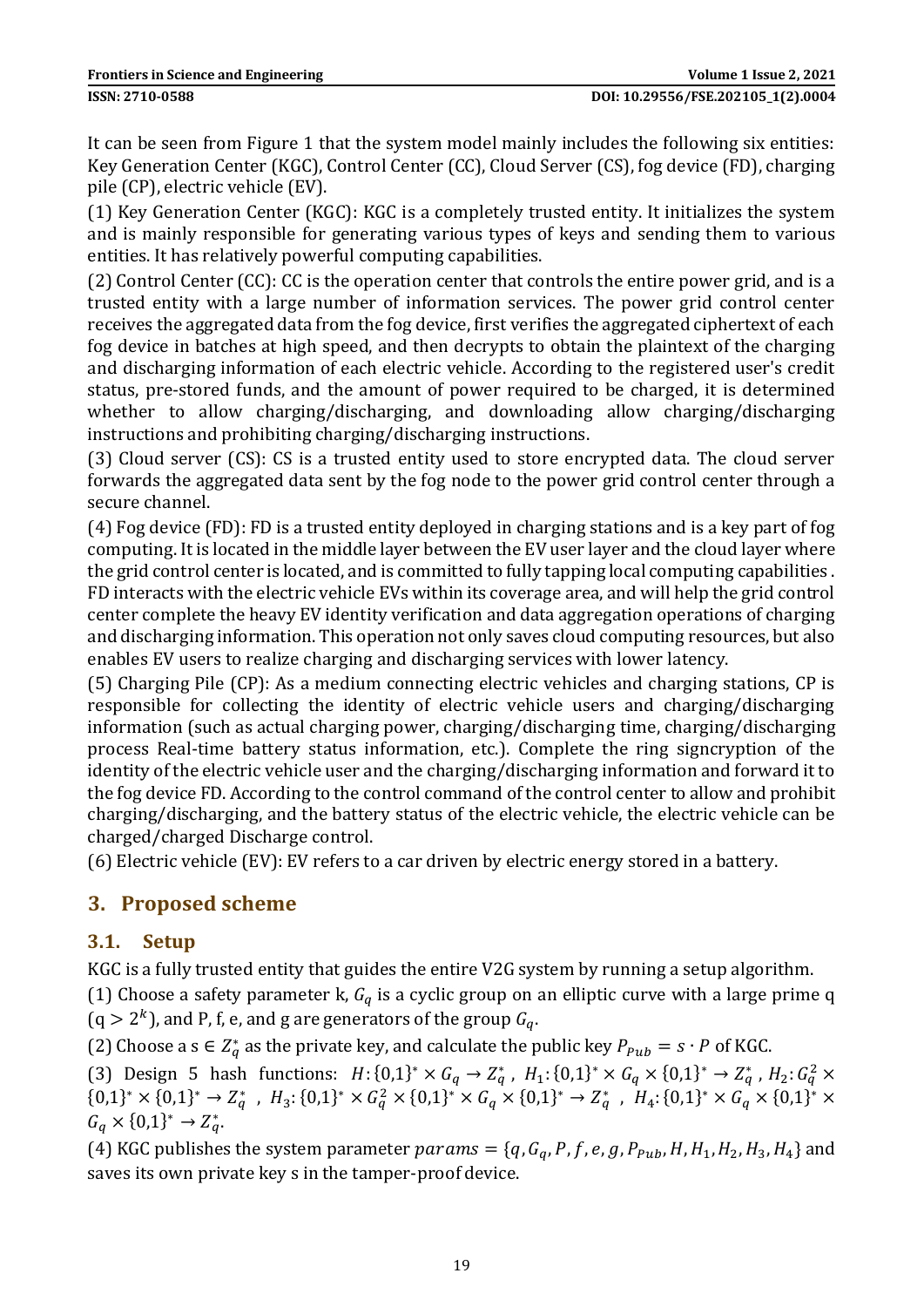#### **3.2. KeyGeneration**

The key generation process for electric vehicles and fog equipment is as follows:

#### **3.2.1. Key generation for electric vehicles**

(1) The EV user randomly selects the secret value  $x_{EV} \in Z_q^*$ , calculates the public parameter  $X_{EV} = x_{EV}P$ ; and sends the identity  $ID_{EV}$  and the public parameter  $X_{EV}$  to KGC.

(2) According to the identity  $ID_{EV}$  and public parameters  $X_{EV}$  sent by the EV, KGC randomly selects the secret value  $r_{EV} \in Z_q^*$ , calculates  $Y_{EV} = r_{EV}P$  and  $y_{EV} = r_{EV} + sH_1(ID_{EV}, X_{EV}, Y_{EV})$ and returns  $y_{EV}$  and  $Y_{EV}$  to the user  $ID_{EV}$  through a secure channel;

(3) The EV user  $ID_{EV}$  verifies whether the equation  $y_{EV}P = Y_{EV} + Pu_{KG}H_1(ID_{EV}, X_{EV}, Y_{EV})$  is established, and judges the validity of  $y_{EV}$  and  $Y_{EV}$ ; if the above equation is established, the public and private keys of  $ID_{EV}$  are  $PuK_{EV} = \langle X_{EV}, Y_{EV} \rangle$  and  $PrK_{EV} = \langle X_{EV}, Y_{EV} \rangle$ respectively, publish their own public key  $Puk_{EV}$  and keep the private key secretly  $PrK_{EV}$ .

#### **3.2.2. Key generation for fog device**

Similar to the user key generation, the fog device FD generates key pair details as follows:

(1) Assuming that the identity of the fog device FD is  $ID_{FD}$ , the secret value  $x_{FD} \in Z_q^*$  is randomly selected, and the public parameter  $X_{FD} = x_{FD}P$  is calculated; and the identity  $ID_{FD}$ and the public parameter  $X_{FD}$  are sent to KGC.

(2) According to the identity  $ID_{FD}$  and the public parameter  $X_{FD}$  sent by the FD, KGC randomly selects the secret value  $r_{FD} \in Z_q^*$ , calculates  $Y_{FD} = r_{FD}P$  and  $y_{FD} = r_{FD} + sH_1(ID_{FD}, X_{FD}, Y_{FD})$ , and returns  $y_{FD}$  and  $Y_{FD}$  to the  $ID_{FD}$  through a secure channel;

(3) The fog device  $ID_{FD}$  verifies whether the equation  $y_{FD} P = Y_{FD} + Pu_{KGC} H_1(ID_{FD}, X_{FD}, Y_{FD})$  is established, and judges the validity of  $y_{FD}$  and  $Y_{FD}$ ; if the above equation is established, the public and private keys of  $ID_{FD}$  are  $PuK_{FD} = \langle X_{FD}, Y_{FD} \rangle$  and  $PrK_{FD} = \langle X_{FD}, Y_{FD} \rangle$ respectively, and publish their own public key  $P u K_{FD}$  and keep the private key secretly  $P r K_{FD}$ .

#### **3.3. Signcryption**

In this stage, each electric vehicle EV signcryptes the charge and discharge information, and then sends these signcryption messages to the fog device. The specific process is as follows: (1) Randomly select the secret number  $a \in Z_q^*$ , and calculate  $R = g^a$ ;

(2) Calculate  $h_1^{FD} = H_1(ID_{FD}, X_{FD}, Y_{FD})$ ,  $V = (X_{FD}Y_{FD}P_{pub}^{h_1^{FD}})^a$  and  $U = d(x_{EV} + y_{EV}) + af$ (where  $d = H_4(ID_{EV}, m, X_{EV}, R), f = H_4(ID_{EV}, m, Y_{EV}, R));$ (3) Generate sign ciphertext  $C = (m||U) \oplus H_3(V)$  and  $S = a(x_{EV} + y_{EV} + h)^{-1}$ ; (4) Send the sign ciphertext  $\sigma = (h, S, C)$  to the fog device FD.

#### **3.4. Data Aggregation**

After receiving the ciphertext  $\sigma$ =(h,S,C), the fog device FD performs the following operations:

(1) Calculate  $h_1^{EV} = H_1(ID_{EV}, X_{EV}, Y_{EV}), R' = (X_{EV}Y_{EV}p_{pub}^{h_1^{EV}}g^h)^s$  and  $V' = R'(x_{FD}+y_{FD});$ (2) Calculate  $m||U = C \oplus H_3(V')$ ;

(3) Verify the equation  $g^U = (X_{EV} Y_{EV} P_{Pub}^{h_1^{EV}})^{d'} R'^{f'}$  (where  $d' = H_4(ID_{EV}, m, X_{EV}, R')$ ,  $f' =$  $H_4(ID_{EV}, m, Y_{EV}, R')$  and  $h = H_2(ID_{EV}, R', C)$  is it true, if the equation is not true, discard the message ; If the equation holds, *FDi(i=1,2,…,n)*aggregates the received *EVj(j=1,…,l)* message m as  $C_i = f^{r_{FD}} \prod_{j=1}^{l} C_{ij}$ , where

$$
C_{i} = f^{r_{FD}} \prod_{j=1}^{l} C_{ij} = f^{r_{FD}} f^{\sum_{j=1}^{l} r_{FD}} g^{\sum_{j=1}^{l} n_{ij}} h^{\sum_{j=1}^{l} r_{FD}} = f^{r_{FD} + \sum_{j=1}^{l} r_{FD}} g^{\sum_{j=1}^{l} m_{ij}} h^{\sum_{j=1}^{l} r_{FD}} = f^{0} g^{\sum_{j=1}^{l} m_{ij}} h^{\sum_{j=1}^{l} r_{FD}} = g^{\sum_{j=1}^{l} m_{ij}} h^{\sum_{j=1}^{l} r_{FD}}
$$
(1)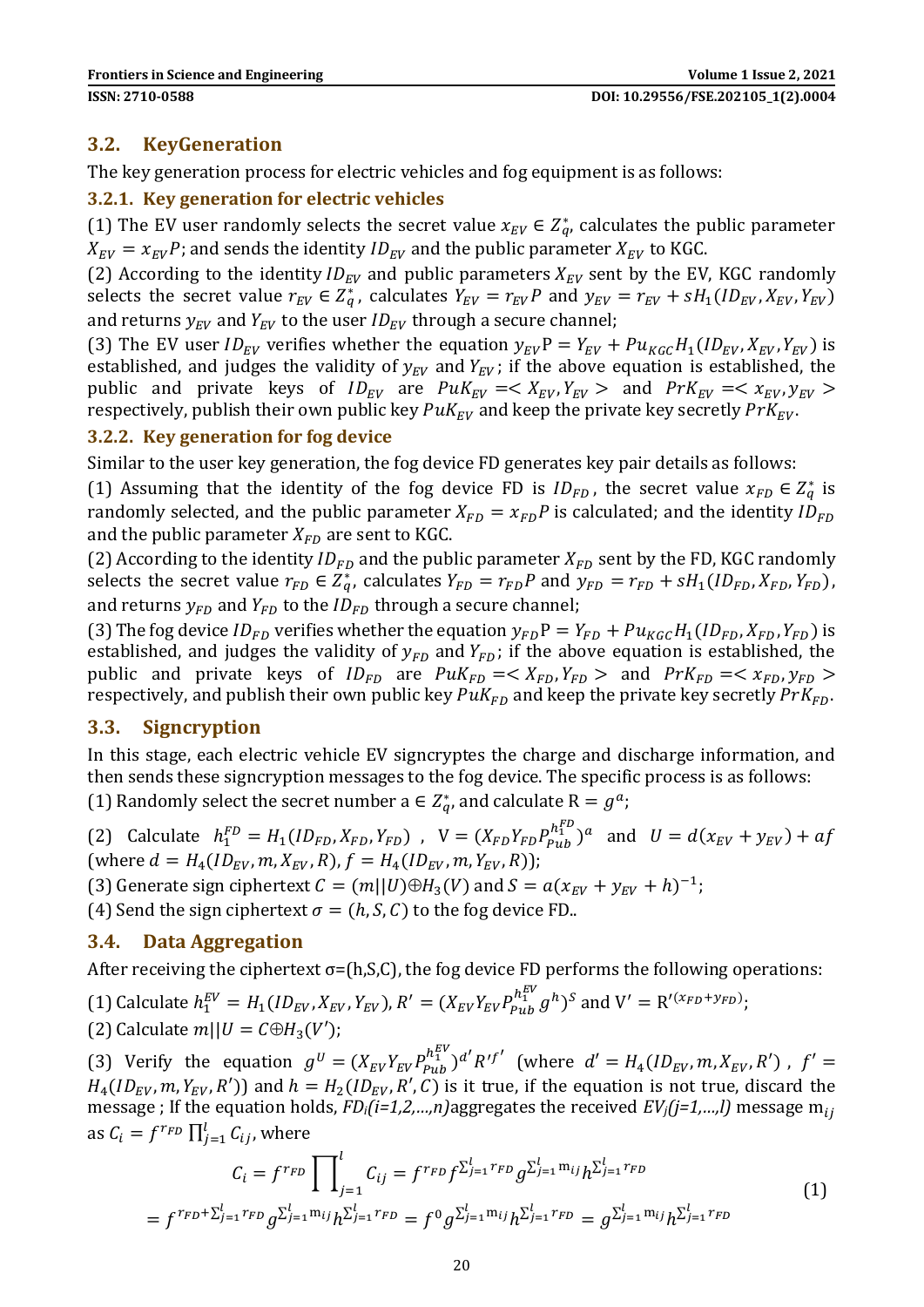*FD*<sup>*i*</sup> obtains the current timestamp  $t_i$  and generates a signature for the aggregated data  $\sigma_i$  =  $H(ID_{FDi}||C_i||t_i)^{PrK_{FD}}$ . Finally,  $FD_i$  submits the message  $\{ID_{FDi}, C_i, \sigma_i, t_i\}$  to the grid control center CC.

#### **3.5. Decryption**

When receiving the message reported by FD{FD<sub>1</sub>, FD<sub>2</sub>,..., FD<sub>n</sub>}, CC authenticates  $ID_{FDi}$  and checks the timestamp *ti(i=1,2,…,n)*, if one of them fails The message is discarded. Then CC performs batch verification  $e(\prod_{i=1}^n\sigma_i, g) \frac{?}{=} \prod_{i=1}^n e(H(ID_{FDi}||C_i||t_i), PuK_{FD})$ . If the equation does not hold, at least one message reported by FDi(i=1,2,…,n) is invalid, and the grid control center CC can check  $e(\sigma_i, g)_e^2 e(H(D_{FDi}||C_i||t_i), P u K_{FD})(i = 1,2,...,n)$  An invalid message was found. On the contrary, the messages reported by  $FD_i(i=1,2,...,n)$  are all valid, and CC restores the plaintext information m and makes corresponding decisions.

## **4. Security analysis**

#### **4.1. Correctness**

Theorem 1. The fog device FD can recover the original plaintext message from the ciphertext message  $\sigma = (h, S, C)$ , and can verify the legitimacy of the EV identity of the electric vehicle. Proof. The ciphertext decryption process of the fog device is as follows:

(1) Calculation

$$
V' = (g^{x_{EV}} g^{r_{EV}} g^{sh_1^{EV}} g^h)^{S(x_{FD} + x_{FD})}
$$
  
=  $g^{(x_{EV} + r_{EV} + sh_1^{EV} + h)a(x_{EV} + y_{EV} + h)^{-1}(x_{FD} + y_{FD})} = g^{a(x_{FD} + x_{FD})}$   
where,  $h_1^{EV} = H_1 (ID_{EV}, X_{EV}, Y_{EV})$  and  $y_{EV} = r_{EV} + sh_1^{EV}$ ; (2)

(2) Calculation

$$
V = (g^{x_{FD}}g^{r_{FD}}g^{sh_1^{FD}})^a = g^{(x_{FD} + r_b + sh_1^{FD})a} = g^{a(x_{FD} + y_{FD})}
$$
  
where  $h_1^{FD} = H_1(ID_{FD}, X_{FD}, Y_{FD})$  and  $y_{FD} = r_{FD} + sh_1^{FD}$ ; (3)

(3) Therefore m||U = (m||U) $\oplus H_3(V) \oplus H_3(V')$ , where V = V'.

Therefore, the fog device FD can restore the original communication message based on the EV public key of the electric vehicle, and at the same time verify the identity of the message sender EV. The certificate is complete.

Theorem 2. Fog device FD can verify the validity of the signature.

Proof. The verification process of the signature legality of the electric vehicle EV is as follows: (1) Calculation

$$
R' = \left(X_{EV}Y_{EV}P_{Pub}^{h_1^{EV}}g^h\right)^S = \left(g^{x_{EV}}g^{r_{EV}}g^{sh_1^{EV}}g^h\right)^S
$$
  
=  $g^{(x_{EV}+r_{EV}+sh_1^{EV}+h)a(x_{EV}+y_{EV}+h)^{-1}} = g^a = R$  (4)

(2) Calculation

$$
g^{U} = g^{d(x_{EV} + y_{EV}) + af} = g^{d(x_{EV} + y_{EV})} g^{af} = g^{d(x_{EV} + r_{EV} + sh_{1}^{EV})} g^{af}
$$
  
= 
$$
\left(X_{EV}Y_{EV}P_{Pub}^{h_{1}^{EV}}\right)^{d} R^{f} = (X_{EV}Y_{EV}P_{Pub}^{h_{1}^{EV}})^{d'} R^{f'}
$$
  
. 
$$
d' = H_{\lambda}(ID_{EV}, m, X_{EV}, R') = d, f' = H_{\lambda}(ID_{EV}, m, Y_{EV}, R') = f.
$$
 (5)

where  $R' = R$ , d  $' = H_4(ID_{EV}, m, X_{EV}, R') = d, f$  $' = H_4(ID_{EV}, m, Y_{EV}, R') = f.$ 

(3) The equation  $g^{U} = (X_{EV}Y_{EV}P_{Pub}^{h_1^{EV}})^{d'}R'^{f'}$  and  $h = H_2(ID_{EV}, R', C)$  is established.

Therefore, the fog device FD can verify the correctness of the signature, that is, the FD can complete the verification of the legality and integrity of the ciphertext σ. The certificate is complete.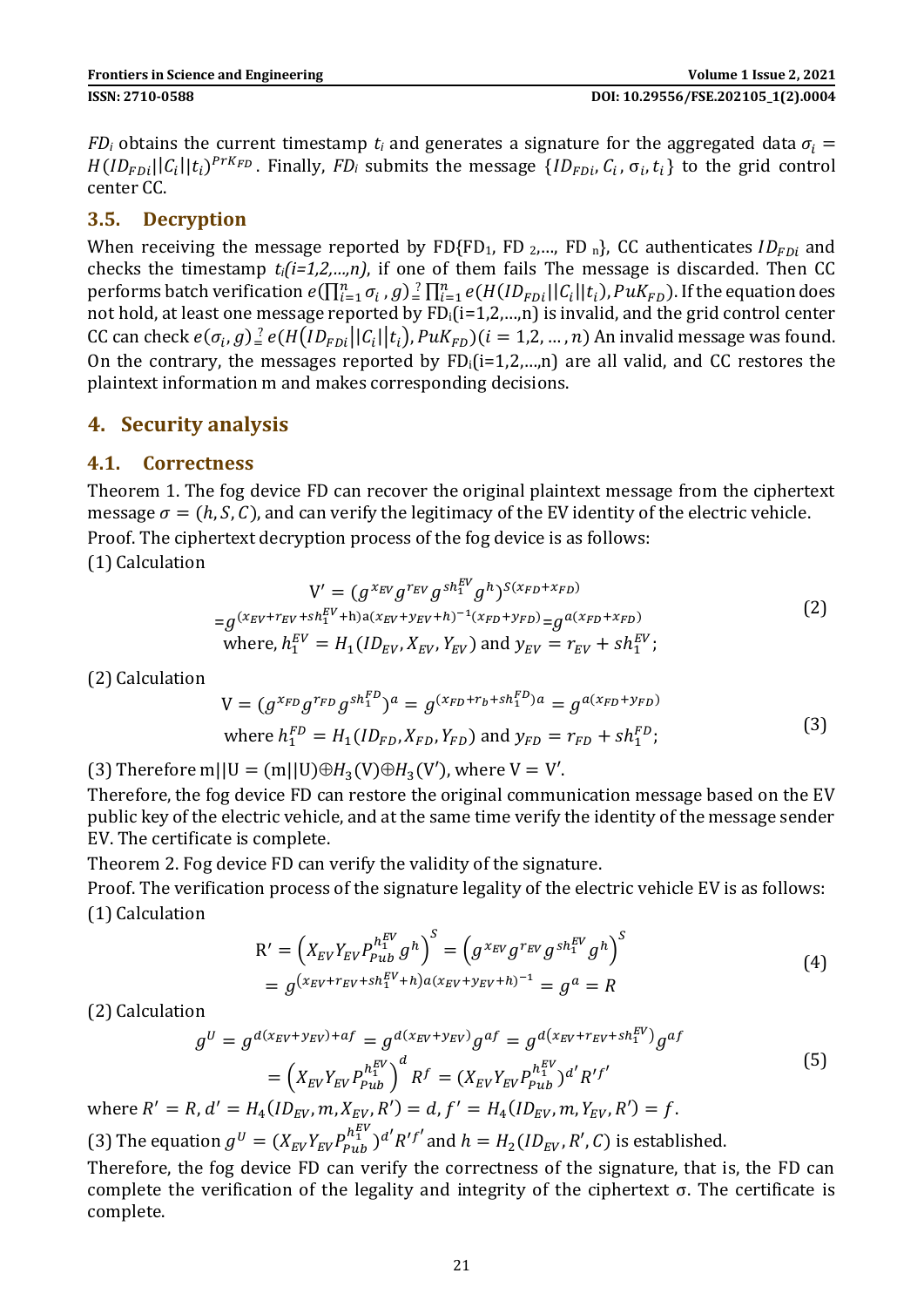### **4.2. Data integrity**

Data integrity is an important attribute of V2G network security. It ensures that data is not destroyed or tampered with during transmission. In the first two sections, we proved the confidentiality and unforgeability between the EV user terminal and the fog device FD. At the same time, this solution can also ensure the integrity of the message data transmitted by the fog device to the grid control center CC. CC can detect Messages that have been tampered with. When the message $\{ {ID_{FNi}},{C_i},{\sigma _i},{t_i}\}$  reported by FD<sub>i</sub> is received, CC can verify the integrity of the message, that is, the equation $e(\sigma_i, g)_e^2 e(H(ID_{FNi} || C_i || t_i), PuK_{FD}) (i = 1, 2, ..., n)$  is it true. Any tampering with the message will cause the equation to become invalid, because each part of  $\{ {ID}_{FNi}, C_i, \sigma_i, t_i\}$  involves integrity verification. Therefore, the CC can check the data integrity of the message reported by the FD.

#### **4.3. Public verification**

In the scheme of this article, when the signcryption sender EV and the ciphertext receiver FD have a dispute about the validity of the ciphertext and need to publicly verify the identity of the electric vehicle user, the receiver can send a ciphertext message  $σ=(h,S,U,m)$  and  $ID_{EV}$  of the EV user are given to any third party. The third party does not need to send and receive any private information in ciphertext, and only needs to verify the equation  $g^U=(X_{EV}Y_{EV}P_{Pub}^{h_1^S})^{d'}R'^{f'}$  and  $h=H_2(ID_{EV}R'C)$  (where the parameters d', f', R'can be calculated from relevant public information) Whether If it is established, because the scheme in this paper is unforgeable, when the above equation is established, it means that the ciphertext is a legal ciphertext generated by the user *IDEV*.

#### **4.4. Non-repudiation**

In the scheme of this article, it can be seen from the above that the scheme is unforgeable, that is, the ciphertext message is unforgeable. Therefore, if the electric vehicle EV user does generate the sign ciphertext, then the sender cannot deny it. ; At the same time, it can be known from the public verifiability that any third party can publicly verify the identity of the ciphertext sender.

#### **4.5. Forward/backward security**

In the solution in this paper, even if the attacker obtains the relevant parameters of the EV user or the fog device FD during the sending and receiving of a certain sign ciphertext, since the ciphertext generation parameters are randomly selected and have strong freshness, the attack If the attacker cannot know the previous ciphertext and related parameters, the attacker cannot know the plaintext message that has been sent; at the same time, the attacker cannot guess the sign ciphertext and related parameters that the sender is about to send, so he cannot know what to send in the future. Clear text message.

#### **5. Performance evaluation**

In this section, we use two recent V2G privacy protection schemes [18], [20] and two recent fog computing-based privacy protection schemes [23], [24] to evaluate the performance of the proposed scheme. In order to evaluate, the calculation cost is mainly considered. We tested [9] the time cost of citing encryption operations on the platform, and the test results are the same as [9]. Some data in this paper comes from this document. We give the specific time in Table 1. In order to evaluate the computational cost of this scheme and other related schemes [23], [24], we assume that there are *n FDs* in the data aggregation scheme, and each *FD* contains *1 EV*. In the scheme of this paper, *EV* needs  $2T_{e2}$ + $T_{mp}$ + $T_e$  to generate sign ciphertext *σ*. Therefore, the total computational cost of each *EV* is *2Te2+Tmp+Te = 1.7968 ms*. Each *FD* needs *(m+1)Tp+2(m−1)Tm+mTmp* to perform batch verification, *Te+mTm* generates aggregated data,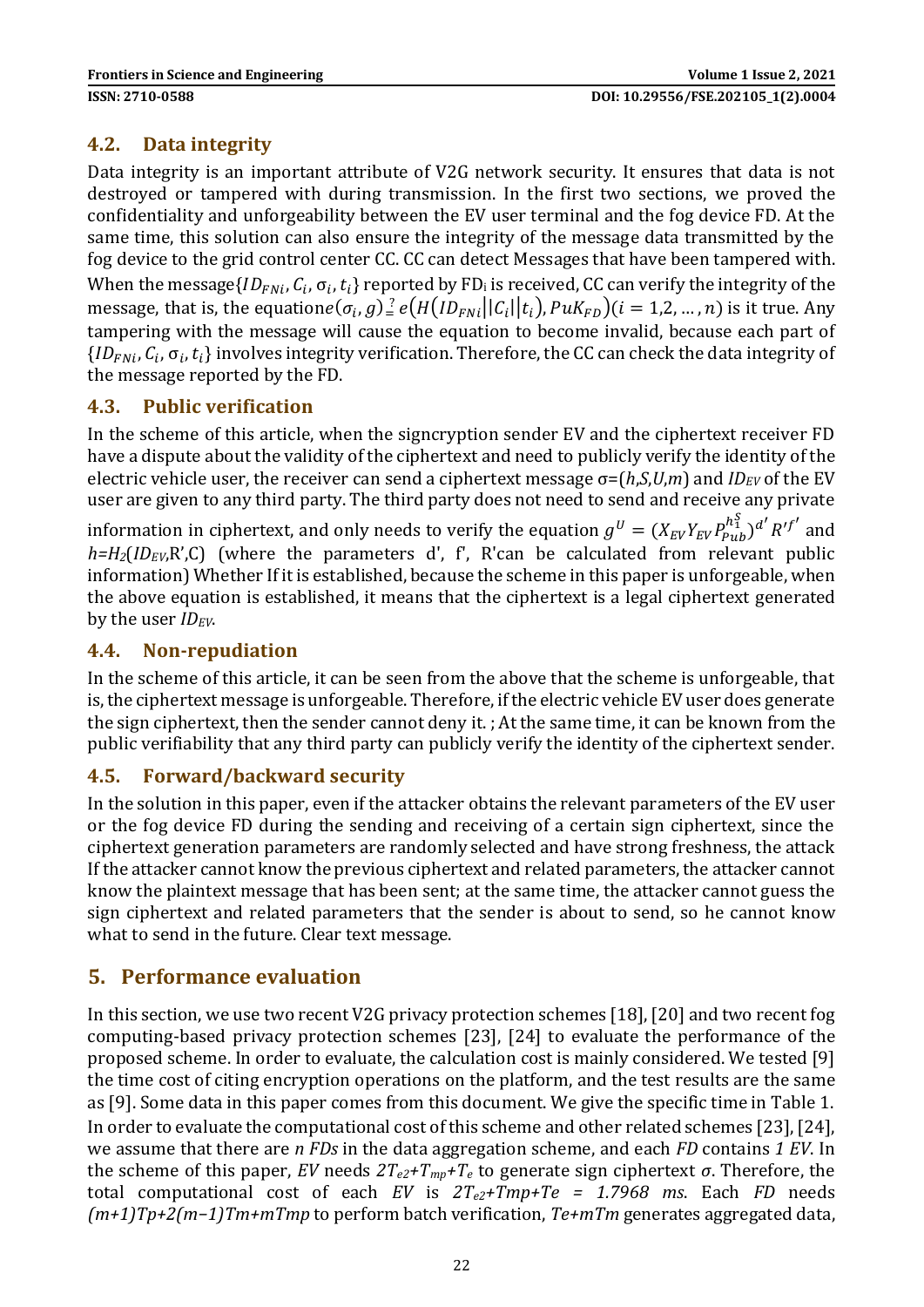#### **ISSN: 2710-0588 DOI: 10.29556/FSE.202105\_1(2).0004**

and *Tmp+Te* is used for the corresponding signature σi. Therefore, the total computational cost of each *FD* is *(T<sup>p</sup> +3Tm+Tmp) l+Tp−2Tm+2T<sup>e</sup> = (14.3065l+14.3534) ms*. In addition, CC needs *(n + 1)*  $T_p$  *+ 2* (n−1) $T_m$  *+*  $nT_{mp}$  to perform batch verification. The total calculation cost of the grid control center is  $(T_p + 3T_m + T_{mp}) n + T_p - 3T_m + T_e$  = 14.3065 n + 14.0097ms.

|             | Table 1. Run time comparison table |          |
|-------------|------------------------------------|----------|
| Symbol      | Description                        | Time(ms) |
| $T_p$       | Bilinear pairing                   | 13.6736  |
| $T_{e2}$    | Double exponentiation              | 0.4139   |
| $T_e$       | Exponentiation                     | 0.3418   |
| $T_{\rm s}$ | Scalar multiplication              | 0.2986   |
| $T_{mp}$    | Point mapping operation            | 0.6272   |
| $T_i$       | Cyclic group inverse operation     | 0.0256   |
| $T_m$       | Dot multiplication                 | 0.0019   |



Figure 2. (a) Comparing with the calculation cost of traditional cloud computing literature control center. (b) Comparing with the calculation cost of fog equipment using fog calculation literature. (c) Comparing with the computational cost of using the fog computing literature control center

In the V2G privacy protection scheme [20], a lightweight encryption system is used, and the *EV* needs *Ts+3Te+T<sup>m</sup>* to generate ciphertext *σ*. Therefore, the total computational cost of each EV is  $T_s + 3T_e + T_m = 1.3259$  ms. In addition, it takes  $9T_s + 9T_e = 5.7636$  ms for CC to verify the signature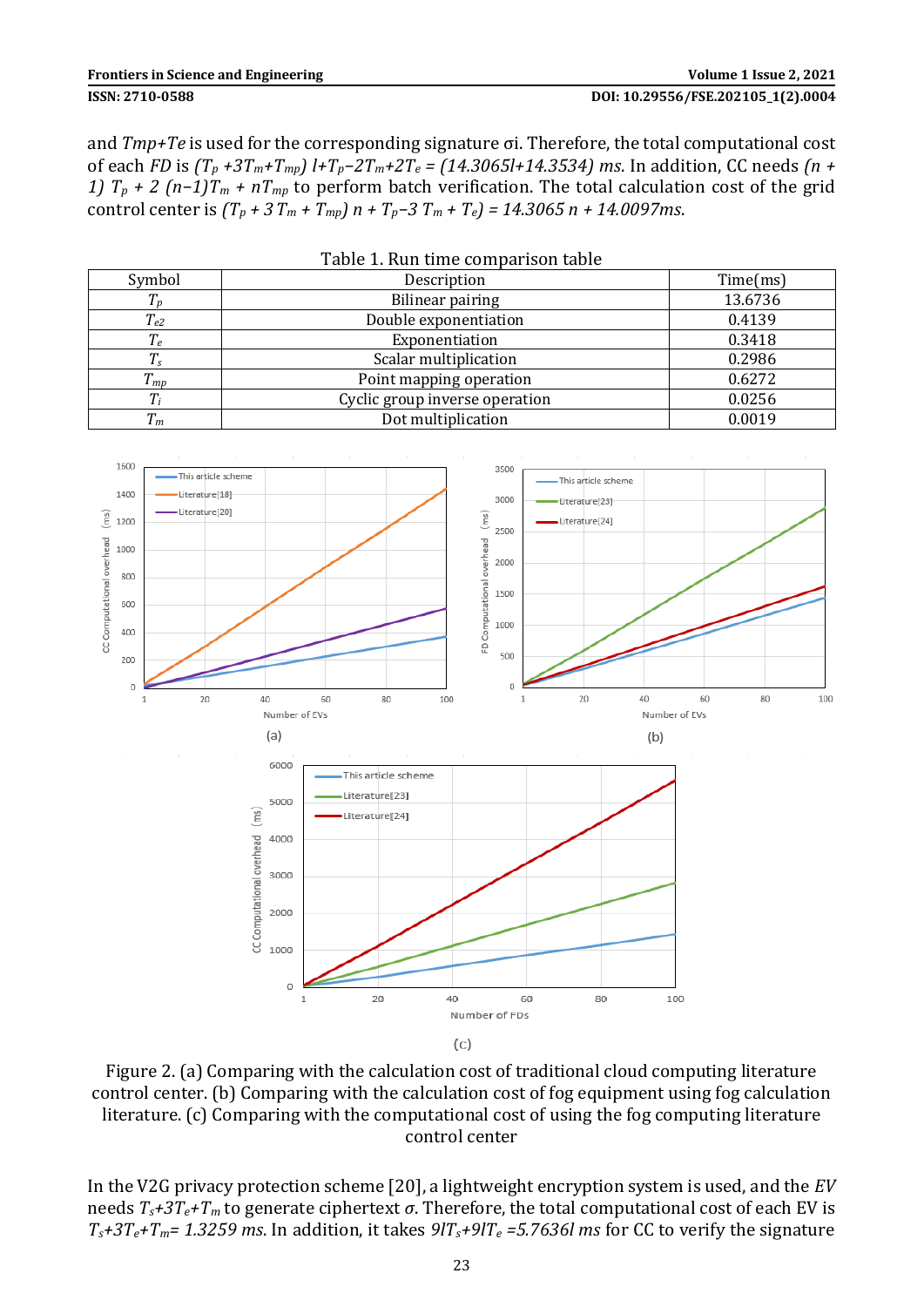and recover the plaintext. As in the V2G network security scheme [18], because of the use of bilinear pairing operation, *EV* needs *3Ts+Tp* to generate ciphertext σ. Therefore, the total computational cost of each *EV* is  $3T_s + T_p$  = 14.5694 ms. In addition, it takes  $(2l+11)T_s+(l+1)T_p=14.2708l+16.9582$  ms for CC to verify the signature and recover the plaintext. It can be seen from Figure 2.(a) that compared with the V2G data aggregation scheme that does not use fog computing [18] [20], with the increase of electric vehicle *EVs*, the calculation cost of the grid control center in this scheme is the lowest.

In the scheme using fog computing [23], *TD* (terminal device, in this case, electric vehicle *EV*) requires *Te+Te2* to generate ciphertext *C*, *Tmp + T<sup>s</sup>* to generate signature *σ*, and *2T<sup>p</sup> + Tmp* to verify the equation. Therefore, the total cost of TD is  $T_e + T_{e2} + 2T_{mp} + T_s + 2T_p = 29.6559$  ms. Each *FD* needs (*2Tp+Tmp) l* to verify all queries, *2Tp+lTmp* to verify the validity of the message, *2(l−1)T<sup>m</sup>* to aggregate the message, and *Tmp + T<sup>s</sup>* to create the signature. Therefore, the total cost of *FD* is  $(2T_p + 2T_{mp} + 2T_m)$   $l + 2T_p - 2T_m + T_{mp} + T_s = 28.6054l + 28.2692$  ms. CC needs  $(2T_p + T_{mp} + T_e + T_i)$ *+ Tm)n = 28.3437n ms* to verify the message and restore the plaintext. In the same scheme that uses fog computing [24], *TD* (terminal device, in this case, electric vehicle *EV*) requires *2T<sup>e</sup> + Te2 + Tmp + T<sup>m</sup> = 1.7266 ms* to generate ciphertext and corresponding signature. FD requires *(3T<sup>e</sup> + 3T<sup>m</sup> + 2Tmp + Tp) l−2T<sup>m</sup> + 2T<sup>p</sup>* for batch verification, and *(2l−1)T<sup>m</sup> + 2T<sup>e</sup> + Tmp* generates aggregated ciphertext and corresponding signature. Therefore, the total computational cost of FD is  $(3T_e+5T_m+2T_{mp}+T_p)$  l-3T<sub>m</sub> + 2T<sub>p</sub> + 2T<sub>e</sub> + T<sub>mp</sub> = 15.9629l + 28.6523 ms. It takes  $(4T_p + 2T_{mp}$ *+ 2T<sup>m</sup> + Ti)n = 55.9782n ms* for CC to verify the signature and recover the plaintext. It can be seen from the above analysis that the time cost of our scheme on *EV* encryption is in the middle, but only slightly higher than [24]. The time cost comparison results of the fog equipment *FD* side and the control center CC side are shown in Figure 2.(b) and Figure 2.(c), respectively. It can be seen from these two figures that our scheme spends the least time on *FD* and *CC* among the three schemes. As a V2G data aggregation solution, saving time in the aggregation part is very important. In summary, our scheme performs better than the four schemes compared.

## **6. Conclusion**

In view of the shortcomings of the existing V2G privacy protection schemes and the problem of transmission delay and service quality degradation due to the heavy computing tasks of the grid control center, this paper proposes a V2G certificateless privacy protection scheme based on fog computing. This solution applies the elliptic curve certificateless public key signcryption algorithm to the V2G network, avoiding the bilinear pairing operation. At the same time, we introduce the fog calculation model into the charging and discharging data transmission process to design a new V2G network architecture. And supplemented by data aggregation technology, it can more effectively improve the quality of charging and discharging services and reduce the computational overhead of the grid control center. This paper proves the confidentiality and unforgeability of the proposed scheme based on the difficulty of discrete logarithm, and compares it with the existing privacy protection scheme in terms of computational overhead. Compared with other schemes, the proposed scheme is safe and computational Better efficiency. Therefore, this solution is more suitable for V2G networks. In the future, we will study the privacy protection of V2G networks under semi-trusted cloud and fog servers.

#### **References**

- [1] Clement K, Haesen E, Driesen J. The Impact of Charging Plug-in Hybrid Electric Vehicles on the Distribution Grid[J]. IEEE Transactions on Power Systems, 2010, 25(1):371-380.
- [2] Shuaib K , Barka E, Abdella JA, et al. Secure Plug-in Electric Vehicle PEV Charging in a Smart Grid Network[J]. Energies, 2017, 66(3):1-1.